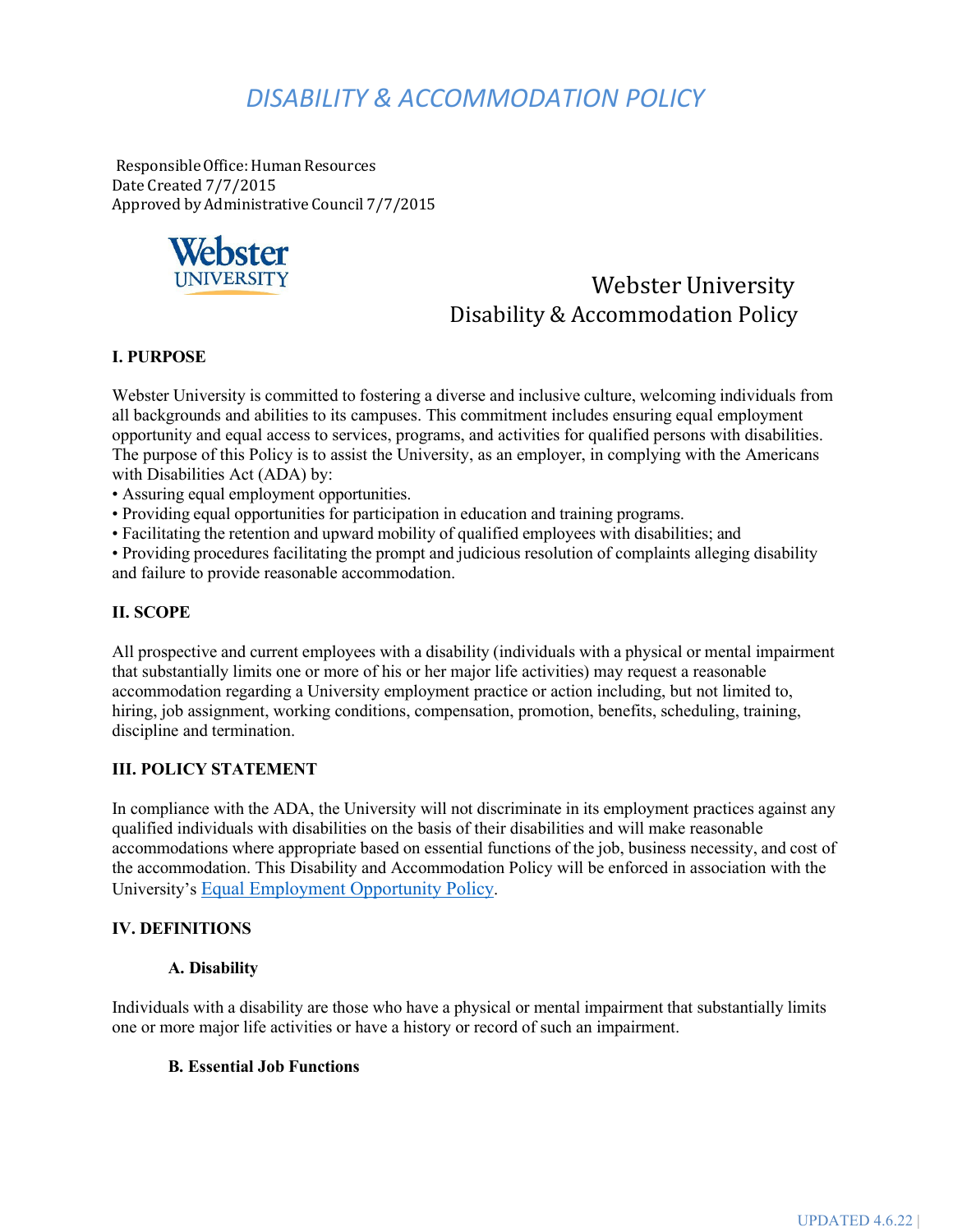## *DISABILITY & ACCOMMODATION POLICY*

Essential job functions are those duties an employee must be able to perform with or without a reasonable accommodation. They are the fundamental or "core" job duties of a particular position and may include but are not limited to time spent and skill or expertise involved.

## **C. Qualified Individual**

For purposes of employment, a person with a disability must satisfy the requisite skill, experience, education, and other job requirements for the position that person holds or desires with or without reasonable accommodation.

### **D. Reasonable Accommodations**

A reasonable accommodation is any change or adjustment to a job or work environment which allows an employee with a disability to perform the essential functions of a job. It may include making existing facilities readily accessible and usable by individuals with disabilities, job restructuring, modified work schedules, reassignment, and equipment or furniture modifications.

### **E. Undue Hardship**

An accommodation that would be unduly costly, extensive, disruptive, or substantially alter operations is considered to cause the University "undue hardship." The University is not required to provide such accommodations but is obligated to explore alternative accommodations which would not cause undue hardship.

## **V. PROCEDURE FOR REQUESTING A REASONABLE ACCOMMODATION**

The University can only accommodate known physical or mental limitations of an otherwise qualified individual. Therefore, it is your responsibility to request a reasonable accommodation from the University by completing and submitting to the Office of Human Resources a *[Request for Accommodation Based](https://websteru.sharepoint.com/sites/HumanResources/Employee%20Services/Forms/AllItems.aspx?id=%2Fsites%2FHumanResources%2FEmployee%20Services%2FMain%20Page%20Documents%2FHR%20Forms%2FRequest%20for%20Disability%20Accommodation%2Epdf&parent=%2Fsites%2FHumanResources%2FEmployee%20Services%2FMain%20Page%20Documents%2FHR%20Forms) [on Disability](https://nam04.safelinks.protection.outlook.com/?url=https%3A%2F%2Flegacy.webster.edu%2Fdocuments%2Fhuman-resources%2Fforms%2Fpolicies%2Frequest_disability_accommodation.pdf&data=04%7C01%7Ctonjakirby%40webster.edu%7Cb1335a58602b491041e008d91bb4fbb1%7Cf57ccca6fb064b328226baf224ff198d%7C0%7C0%7C637571286407364484%7CUnknown%7CTWFpbGZsb3d8eyJWIjoiMC4wLjAwMDAiLCJQIjoiV2luMzIiLCJBTiI6Ik1haWwiLCJXVCI6Mn0%3D%7C1000&sdata=sbnE%2FoRzoYREIdtlDf%2BhnVLBMWQUEy3Ey6AfpNPz3gE%3D&reserved=0)* and a *[Medical Certification for Accommodation Based on Disability](https://websteru.sharepoint.com/sites/HumanResources/Employee%20Services/Forms/AllItems.aspx?id=%2Fsites%2FHumanResources%2FEmployee%20Services%2FMain%20Page%20Documents%2FHR%20Forms%2FMedical%20Accommodation%20Request%20Form%2Epdf&parent=%2Fsites%2FHumanResources%2FEmployee%20Services%2FMain%20Page%20Documents%2FHR%20Forms)*[. T](https://websteru.sharepoint.com/sites/HumanResources/Employee%20Services/Forms/AllItems.aspx?id=%2Fsites%2FHumanResources%2FEmployee%20Services%2FMain%20Page%20Documents%2FHR%20Forms%2FMedical%20Accommodation%20Request%20Form%2Epdf&parent=%2Fsites%2FHumanResources%2FEmployee%20Services%2FMain%20Page%20Documents%2FHR%20Forms)he University will attempt to make a reasonable accommodation unless the proposed accommodation constitutes an undue hardship or fails to eliminate a direct threat to health or safety and no other reasonable accommodations are available. In determining whether an accommodation would cause an undue hardship, the department head or supervisor may consider the impact of an accommodation on the ability of other employees to do their jobs. For example, if restructuring a job to accommodate an individual with a disability creates a heavier workload for other employees, the accommodation may cause undue hardship. In most cases, the University will engage the employee or applicant directly to attempt to determine whether a reasonable accommodation can be made.

## **VI. INVESTIGATIONS**

Every reported complaint of discrimination or harassment due to a disability (whether actual or perceived) will be investigated thoroughly, promptly and in a confidential manner to the extent possible. However, given the nature of an investigation, which typically requires interviews with witnesses, the University cannot guarantee absolute confidentiality.

Upon completion of the investigation, the University will communicate its findings and intended actions to the complainant and accused as expeditiously as possible. If the investigator finds that harassment occurred, the accused will be subject to appropriate instructive and/or disciplinary procedures. In the case of University employees, if harassment is established, disciplinary action for a violation of this policy may range from verbal or written warnings up to and including immediate termination of employment,